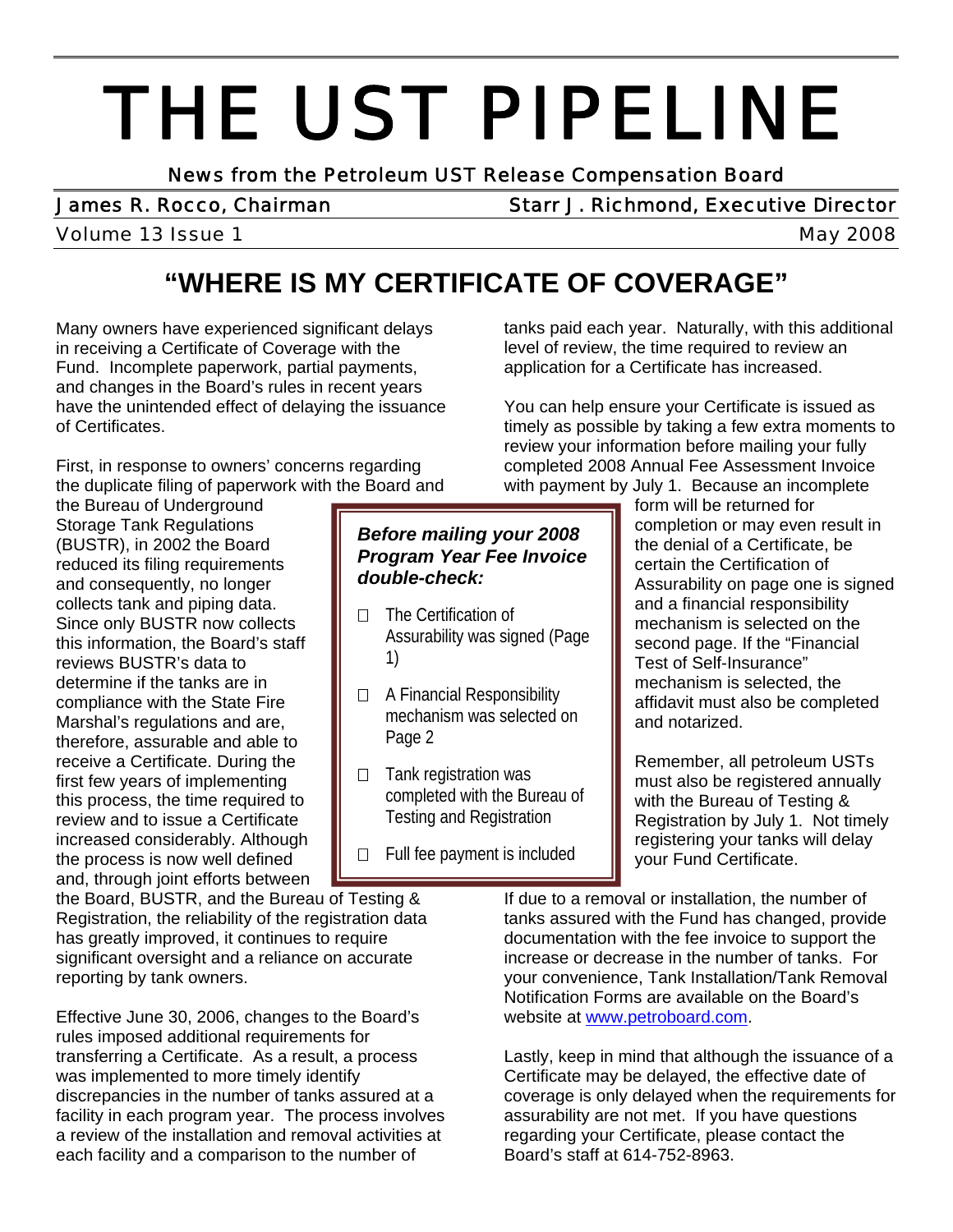# **THE FEE ASSESSMENT PROCESS**



Some owners have or may receive an invoice from the Petroleum Board for prior year outstanding Financial Assurance Fund fees. The fee assessments could date as far back as the inception of the Fund in 1989. Several events in recent years are resulting in the identification and assessment of fees for previously unassured USTs.

The most recent and substantial change resulting in the assessment of prior year fees is the property transfer rule, which went into effect in 2006. In addition to the assessment of a \$500 per facility transfer fee, this rule requires all fees, including late payment fees, to be paid before a Certificate of Coverage can be issued to the purchaser of an UST facility. The rule can have the effect of placing the responsibility for one or more years of unpaid fees on the new owner. In an effort to avoid this unfortunate situation, the Board's staff is reviewing accounts to ensure full payment has been received. These reviews may result in the identification and assessment of fees for previously unassured tanks. Because of this rule change, it is strongly recommended that, besides conducting an environmental property evaluation, potential purchasers of UST facilities contact the Board's staff before initial purchase discussions to verify all fees have been paid and a Certificate of Coverage is in effect for the facility.

Another relatively new change was the addition of an Accounts Receivable Specialist. This individual's focus is the reconciliation of owner's accounts. Although this process may lead to the assessment of outstanding prior year fees, the

result is just as likely to be the identification of overpaid fees. For instance, many owners mistakenly remit fees for program years subsequent to the removal of the tanks or for exempt tanks, such as those used to store heating oil for on-site consumption. Because fees are not due for these tanks, a refund is established and after deducting outstanding fees, if any, for other tanks, a check is issued to the owner.

Lastly, enhancements to the database have provided for more accurate tracking of the installation and removal activity at each facility, and the monitoring and maintenance of open accounts receivable. With these two systems, the number of tanks known to exist at the facility is compared to the number of tanks registered with BUSTR and annually reported to the Fund. As an example, let's look at a tank owner who reported two tanks on the 2003 Annual Fee Assessment Invoice and in 2004, reported and paid for three tanks. If the third tank was installed and received product prior to July 1, 2004, an invoice is created and fees are assessed for the 2003 program year fees. Although this type of analysis has been performed since the inception of the program, the more recent changes in technology have resulted in automated processes, increasing efficiency in the account review process.

The collection of prior year fees begins with the issuance of a fee assessment letter to the owner for the unassured tanks. If an owner does not dispute the assessment of the fees or fails to remit the fees within 30 days, a Notification of Non-Compliance is issued to the owner. If payment is not received within the 30 days of the notice, an Order Pursuant to Law, which assesses late fees of \$100 per tank per month, up to a maximum of \$1000 per tank, is issued. Accounts delinquent more than 30 days after the date of the Order may be certified to the Attorney General's Office for collection. If an account is forwarded for collection, the Attorney General's Office assesses a 10% collection fee and interest.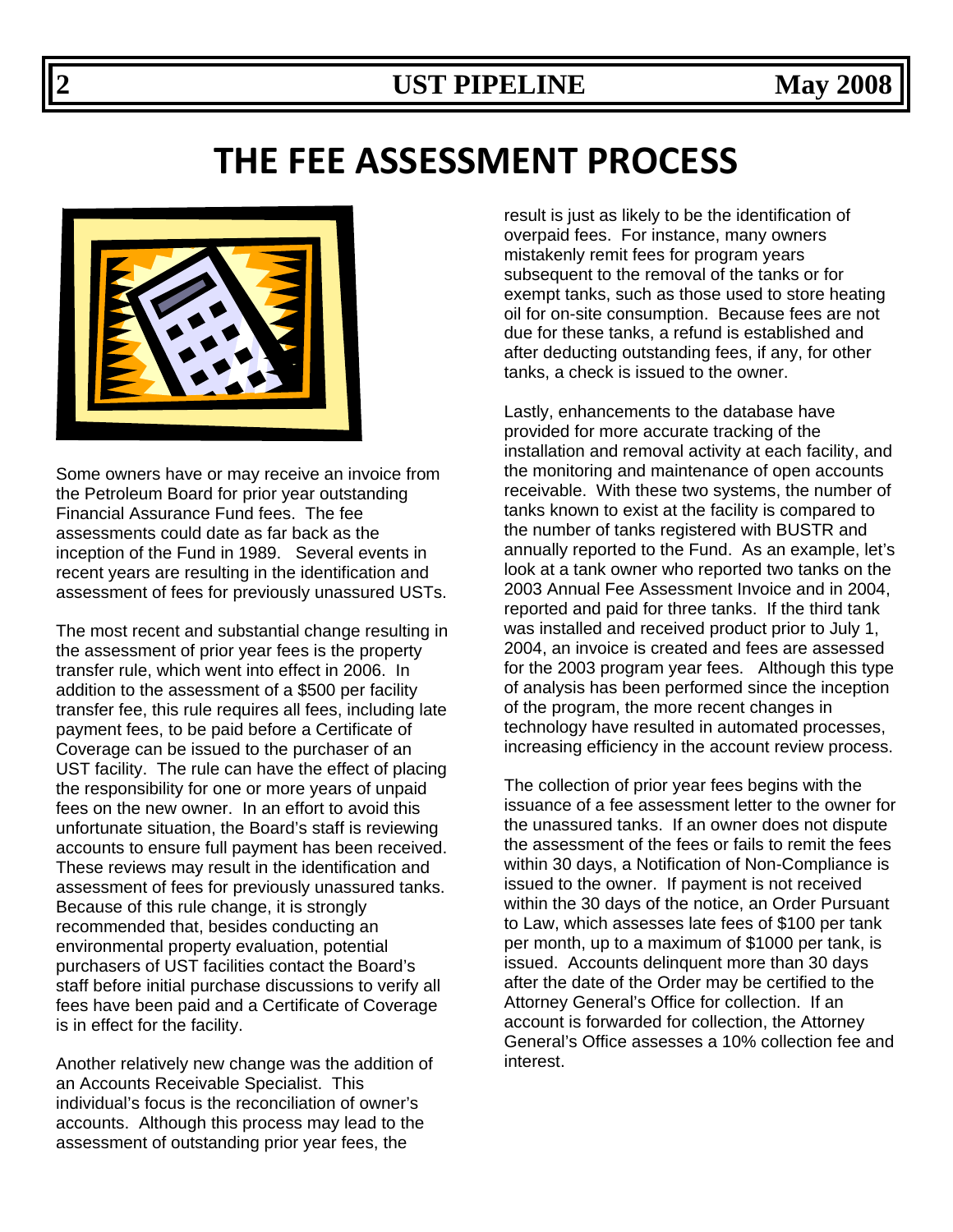(Continued from Page 2)

Within 30 days after an Order is issued, an owner can formally object to the fee assessment and request an adjudication hearing before the Board's hearing officer. If the matter goes to a hearing, testimony can be offered as to the validity of the assessed fees. The hearing officer will make a recommendation and report the findings of fact and conclusions of law to the Board at its regularly scheduled meeting. The Board then decides to uphold or deny the recommendation of the hearing officer. The Board's decision is appealable to the court system.

Before a hearing, owners may request the account to be reviewed for a reduction in the late payment

fees. Although fees cannot be waived, if good cause exists, late payment fees may be reduced. In addition, interest free payment plans may be established to ease the financial burden a lump sum payment may create for an owner.

In summary, as a result of changes in the Board's rules and processes, and improvements in technology, the Board's staff annually reviews owner's accounts. This account review may result in the assessment of fees, the issuance of a refund check for overpaid fees, and / or requests for more information regarding the installation and removal of tanks. Owners are always encouraged to contact the Board's staff at 614-752-8963 to discuss their accounts.

# **Important New Subrogation Rule Amendment**

Pursuant to Ohio Revised Code 3737.92(I) and Ohio Administrative Code 3737-1-22, the Board is entitled by subrogation to all rights of the responsible person to recover costs of corrective action, bodily injury or property damage from a third party who caused or contributed to the release of petroleum from an assured UST system.

Unfortunately, there have been instances where the negligence of a third party caused or contributed to an eligible release and this information was not communicated to the Board in the eligibility process. This impairs the Board's ability to recover costs that are subject to its subrogation rights. Therefore, the Board clarified by rule the steps an owner must take to notify the Board when a third party causes or contributes to an eligible release.

Effective April 1, 2008, the rule amendment requires a responsible person to provide written notification to the Board within 30 days of any action by another party that caused and/or contributed to an accidental petroleum release. In addition, if an application for eligibility was previously submitted to the Board and previous notification has not been provided, written notification is required to be submitted by July 1, 2008. Notification is not required if Fund eligibility for the release was not granted.

Failing to notify the Board of the actions of a third party that caused or contributed to a release will result in a 50% reduction in the amount of reimbursable corrective action costs or third-party claim costs eligible to be paid by the Fund.

The Board's subrogation rights protect Fund dollars for reimbursing Ohio's owners for costs associated with accidental petroleum releases and holds negligent third parties that cause a petroleum release responsible for the resulting clean-up costs.

A complete copy of the rule amendments effective is available at [www.registerofohio.state.oh.us/](http://www.registerofohio.state.oh.us/), click on Filing Agency, and browse to the Board's rules at 3737. For a hardcopy, please contact Ellen Mitton at 614-752-8963.